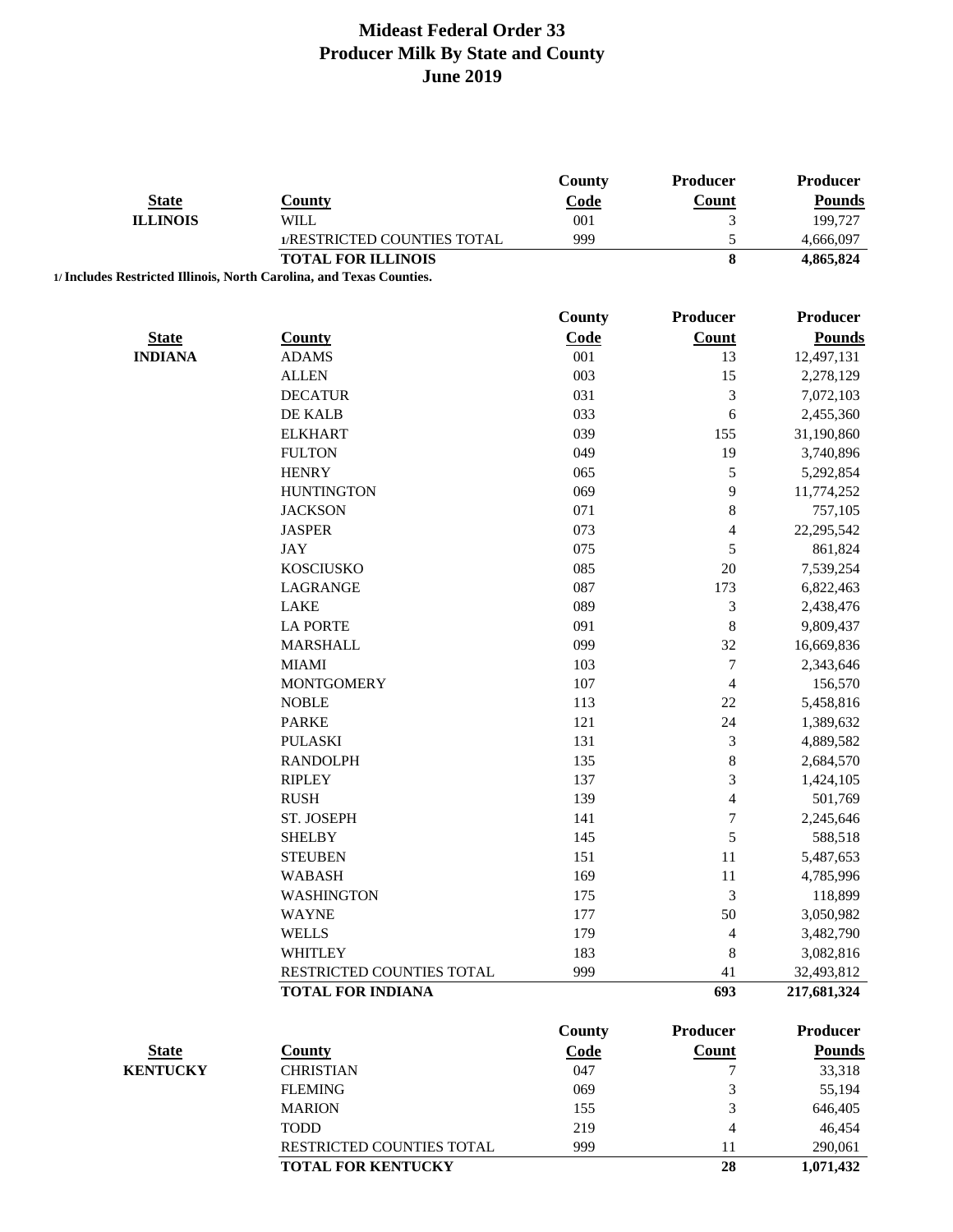|                 |                           | <b>County</b> | Producer       | <b>Producer</b>       |
|-----------------|---------------------------|---------------|----------------|-----------------------|
| <b>State</b>    | <b>County</b>             | Code          | Count          | <b>Pounds</b>         |
| <b>MARYLAND</b> | <b>GARRETT</b>            | 023           | 38             | 2,879,036             |
|                 | RESTRICTED COUNTIES TOTAL | 999           | $\overline{c}$ | 70,383                |
|                 | <b>TOTAL FOR MARYLAND</b> |               | 40             | 2,949,419             |
|                 |                           | County        | Producer       | <b>Producer</b>       |
| <b>State</b>    | <b>County</b>             | Code          | <b>Count</b>   | <b>Pounds</b>         |
| <b>MICHIGAN</b> | <b>ALCONA</b>             | 001           | $\overline{4}$ | 1,167,191             |
|                 | <b>ALGER</b>              | 003           | $\overline{4}$ | 362,980               |
|                 | <b>ALLEGAN</b>            | 005           | 42             | 36,398,968            |
|                 | <b>ALPENA</b>             | 007           | 18             | 4,813,889             |
|                 | <b>ARENAC</b>             | 011           | 18             | 9,611,944             |
|                 | <b>BARRY</b>              | 015           | 21             | 30,525,297            |
|                 | <b>BAY</b>                | 017           | $\sqrt{5}$     | 1,644,104             |
|                 | <b>BERRIEN</b>            | 021           | 6              | 2,569,010             |
|                 | <b>BRANCH</b>             | 023           | $\,8\,$        | 4,817,488             |
|                 | <b>CALHOUN</b>            | 025           | 19             | 11,640,559            |
|                 | CASS                      | 027           | 3              | 467,367               |
|                 | <b>CHARLEVOIX</b>         | 029           | $\overline{4}$ | 926,316               |
|                 | <b>CHIPPEWA</b>           | 033           | 5              | 463,727               |
|                 | <b>CLARE</b>              | 035           | 16             | 4,307,905             |
|                 | <b>CLINTON</b>            | 037           | 40             | 77,985,570            |
|                 | <b>DELTA</b>              | 041           | $\mathfrak{Z}$ | 280,812               |
|                 | <b>EATON</b>              | 045           | 18             | 1,997,225             |
|                 | <b>EMMET</b>              | 047           | $\mathfrak{Z}$ | 445,156               |
|                 | <b>GENESEE</b>            | 049           | 5              | 777,275               |
|                 | <b>GLADWIN</b>            | 051           | 5              | 2,193,542             |
|                 | <b>GRATIOT</b>            | 057           | 31             | 83,496,361            |
|                 | <b>HILLSDALE</b>          | 059           | 17             | 9,763,175             |
|                 | <b>HURON</b>              | 063           | 54             | 93,764,555            |
|                 | <b>INGHAM</b>             | 065           | 20             | 8,307,919             |
|                 | <b>IONIA</b>              | 067           | 33             | 35,213,872            |
|                 | <b>IOSCO</b>              | 069           | 13             | 5,481,486             |
|                 | <b>ISABELLA</b>           | 073           | 32             | 11,826,248            |
|                 | <b>JACKSON</b>            | 075           | 15             | 6,482,427             |
|                 | <b>KALAMAZOO</b>          | 077           | $\sqrt{6}$     | 14,766,609            |
|                 | <b>KENT</b>               | 081           | $22\,$         | 21,322,647            |
|                 | <b>LAPEER</b>             | 087           | 16             | 2,716,351             |
|                 | <b>LENAWEE</b>            | 091           | 21             | 34,955,149            |
|                 | <b>LIVINGSTON</b>         | 093           | 9              | 4,556,348             |
|                 | <b>MACOMB</b>             | 099           | 3              | 219,188               |
|                 | <b>MASON</b>              | 105           | 9              | 3,733,359             |
|                 | <b>MECOSTA</b>            | 107           | 16             | 6,988,476             |
|                 | <b>MENOMINEE</b>          | 109           | 12             | 2,006,533             |
|                 | <b>MISSAUKEE</b>          | 113           | 36             | 53,992,665            |
|                 | <b>MONTCALM</b>           | 117           | 44             |                       |
|                 | <b>MONTMORENCY</b>        | 119           | 5              | 19,900,836<br>952,059 |
|                 |                           |               |                |                       |
|                 | <b>MUSKEGON</b>           | 121           | 13<br>37       | 18,160,350            |
|                 | <b>NEWAYGO</b>            | 123           |                | 20,341,454            |
|                 | <b>OCEANA</b>             | 127           | 6              | 681,913               |
|                 | <b>OGEMAW</b>             | 129           | 29             | 12,895,218            |
|                 | <b>OSCEOLA</b>            | 133           | $28\,$         | 22,217,991            |
|                 | <b>OSCODA</b>             | 135           | 11             | 708,076               |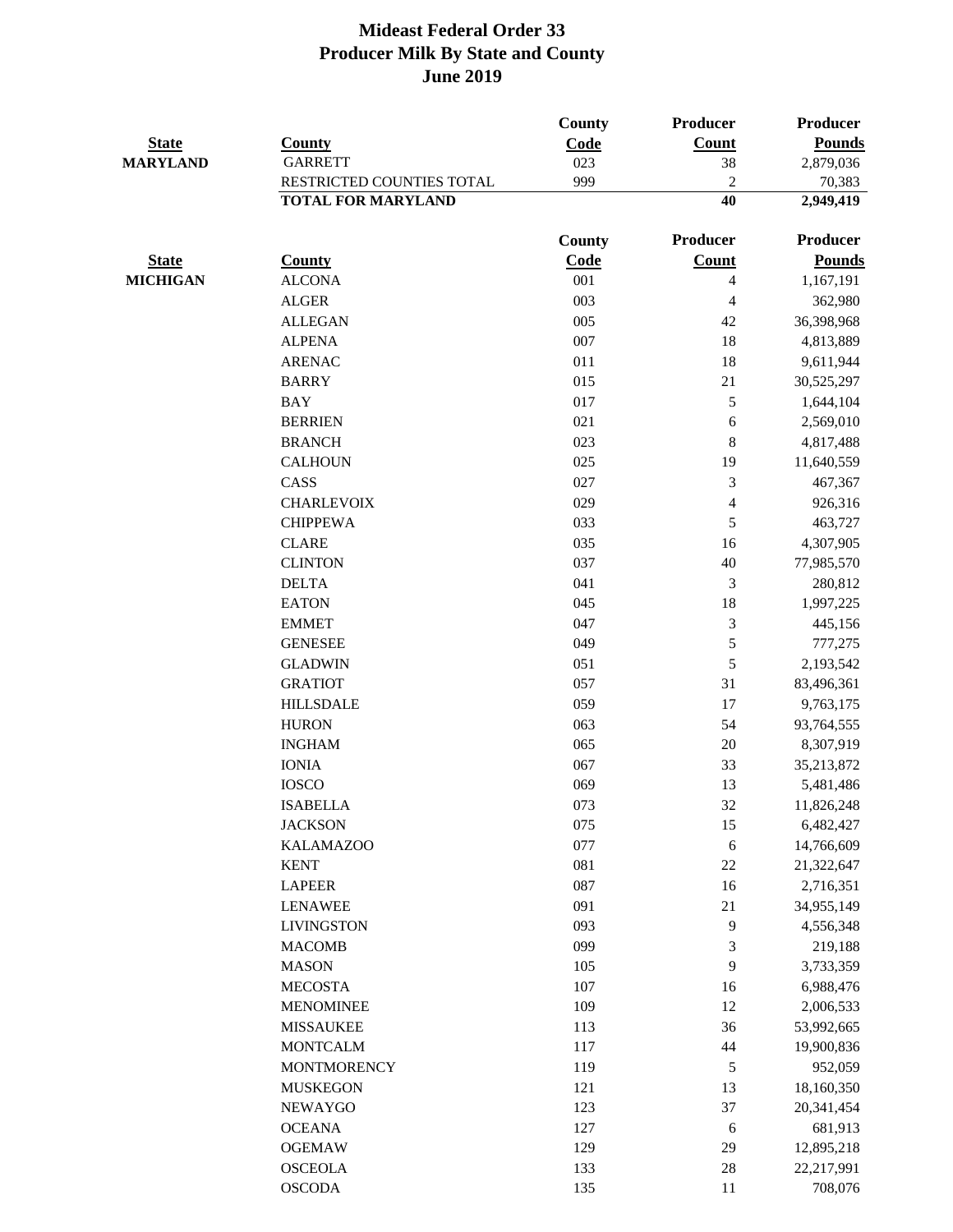|                  |                            | County        | Producer         | Producer        |
|------------------|----------------------------|---------------|------------------|-----------------|
| <b>State</b>     | <b>County</b>              | Code          | <b>Count</b>     | <b>Pounds</b>   |
| <b>MICHIGAN</b>  | <b>OTTAWA</b>              | 139           | 46               | 59,215,198      |
|                  | PRESQUE ISLE               | 141           | $\overline{4}$   | 810,495         |
|                  | <b>SAGINAW</b>             | 145           | 12               | 5,341,402       |
|                  | <b>ST. CLAIR</b>           | 147           | 9                | 1,881,572       |
|                  | ST. JOSEPH                 | 149           | 20               | 9,736,560       |
|                  | <b>SANILAC</b>             | 151           | 65               | 62,437,802      |
|                  | <b>SHIAWASSEE</b>          | 155           | 14               | 4,580,769       |
|                  | <b>TUSCOLA</b>             | 157           | 29               | 30,314,157      |
|                  | <b>VAN BUREN</b>           | 159           | 9                | 18,721,490      |
|                  | WASHTENAW                  | 161           | 11               | 2,868,109       |
|                  | <b>WEXFORD</b>             | 165           | 10               | 756,273         |
|                  | RESTRICTED COUNTIES TOTAL  | 999           | 17               | 5,127,517       |
|                  | <b>TOTAL FOR MICHIGAN</b>  |               | 1,031            | 890,638,934     |
|                  |                            | County        | <b>Producer</b>  | <b>Producer</b> |
|                  |                            |               |                  |                 |
| <b>State</b>     | <b>County</b>              | Code          | Count            | <b>Pounds</b>   |
| <b>MINNESOTA</b> | <b>OTTER TAIL</b>          | 129           | 3                | 41,188          |
|                  | <b>WADENA</b>              | 133           | 4                | 42,559          |
|                  | RESTRICTED COUNTIES TOTAL  | 999           | 5                | 181,539         |
|                  | <b>TOTAL FOR MINNESOTA</b> |               | 12               | 265,286         |
|                  |                            | <b>County</b> | <b>Producer</b>  | <b>Producer</b> |
| <b>State</b>     | County                     | <b>Code</b>   | <b>Count</b>     | <b>Pounds</b>   |
| <b>NEW YORK</b>  | <b>CATTARAUGUS</b>         | 009           | 46               | 19,277,672      |
|                  | <b>CHAUTAUQUA</b>          | 013           | 84               | 24,132,134      |
|                  | <b>CHEMUNG</b>             | 015           | 3                | 1,061,480       |
|                  | <b>ERIE</b>                | 029           | 9                | 2,839,061       |
|                  | <b>LIVINGSTON</b>          | 051           | 5                | 2,485,150       |
|                  | <b>STEUBEN</b>             | 101           | 10               | 1,419,504       |
|                  | <b>WYOMING</b>             | 121           | 13               | 26,603,120      |
|                  | <b>YATES</b>               | 123           | 3                | 438,094         |
|                  | RESTRICTED COUNTIES TOTAL  | 999           | $\overline{7}$   | 9,867,703       |
|                  | <b>TOTAL FOR NEW YORK</b>  |               | 180              | 88,123,918      |
|                  |                            |               |                  |                 |
|                  |                            | <b>County</b> | <b>Producer</b>  | <b>Producer</b> |
| <b>State</b>     | <b>County</b>              | Code          | <b>Count</b>     | <b>Pounds</b>   |
| <b>OHIO</b>      | <b>ADAMS</b>               | 001           | 15               | 1,073,939       |
|                  | <b>ALLEN</b>               | 003           | $\mathfrak{Z}$   | 521,680         |
|                  | <b>ASHLAND</b>             | 005           | 45               | 16,023,289      |
|                  | <b>ASHTABULA</b>           | 007           | 21               | 6,725,676       |
|                  | <b>ATHENS</b>              | 009           | 5                | 328,971         |
|                  | <b>AUGLAIZE</b>            | 011           | 30               | 4,668,686       |
|                  | <b>BELMONT</b>             | 013           | 9                | 779,921         |
|                  | <b>BROWN</b>               | 015           | $\boldsymbol{7}$ | 588,664         |
|                  | <b>CARROLL</b>             | 019           | 20               | 1,750,549       |
|                  | <b>CHAMPAIGN</b>           | 021           | $\overline{9}$   | 1,068,723       |
|                  | <b>CLARK</b>               | 023           | $\overline{4}$   | 8,437,798       |
|                  | <b>CLINTON</b>             | 027           | 6                | 410,927         |
|                  | <b>COLUMBIANA</b>          | 029           | 62               | 14,059,304      |
|                  | <b>COSHOCTON</b>           | 031           | 20               | 2,368,730       |
|                  | <b>CRAWFORD</b>            | 033           | $\,8\,$          | 2,948,494       |
|                  | <b>DARKE</b>               | 037           | 26               | 8,339,200       |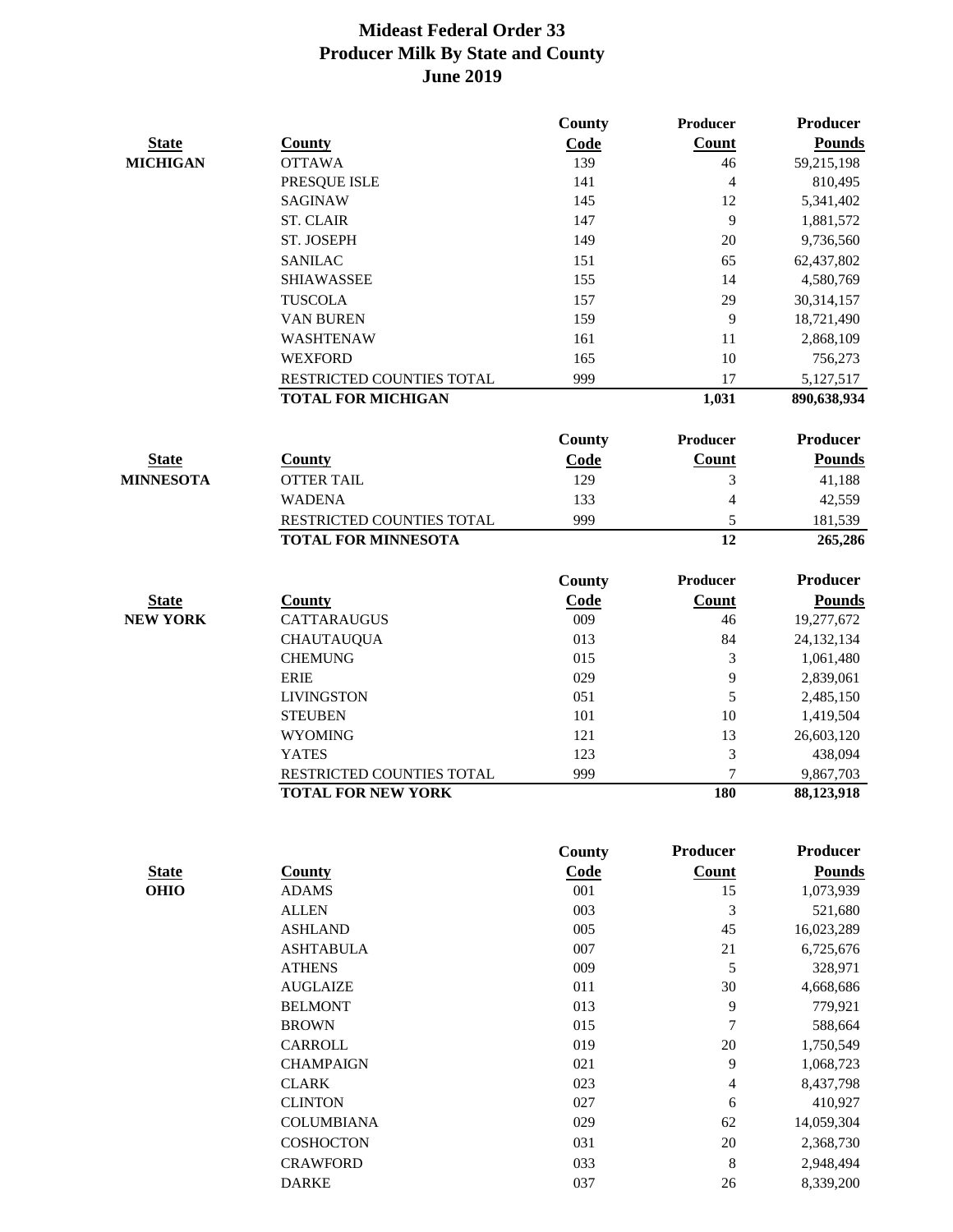|              |                           | County | <b>Producer</b>  | Producer      |
|--------------|---------------------------|--------|------------------|---------------|
| <b>State</b> | <b>County</b>             | Code   | <b>Count</b>     | <b>Pounds</b> |
| OHIO         | <b>DEFIANCE</b>           | 039    | $\overline{4}$   | 6,037,593     |
|              | <b>DELAWARE</b>           | 041    | 3                | 191,476       |
|              | <b>FAIRFIELD</b>          | 045    | 6                | 437,553       |
|              | <b>FAYETTE</b>            | 047    | 4                | 1,050,968     |
|              | <b>FULTON</b>             | 051    | 6                | 5,562,078     |
|              | <b>GEAUGA</b>             | 055    | 40               | 4,420,236     |
|              | <b>GREENE</b>             | 057    | $\overline{4}$   | 1,215,108     |
|              | <b>HANCOCK</b>            | 063    | $\mathfrak{Z}$   | 1,384,994     |
|              | <b>HARDIN</b>             | 065    | 9                | 14,408,834    |
|              | <b>HARRISON</b>           | 067    | $\overline{4}$   | 369,064       |
|              | <b>HIGHLAND</b>           | 071    | 33               | 2,561,866     |
|              | <b>HOLMES</b>             | 075    | 135              | 13,580,342    |
|              | <b>HURON</b>              | 077    | 40               | 7,003,263     |
|              | <b>JACKSON</b>            | 079    | $\mathfrak{Z}$   | 71,401        |
|              | <b>JEFFERSON</b>          | 081    | $\tau$           | 697,960       |
|              | <b>KNOX</b>               | 083    | 26               | 8,360,729     |
|              | <b>LICKING</b>            | 089    | 9                | 7,569,115     |
|              | <b>LOGAN</b>              | 091    | 26               | 4,062,118     |
|              | <b>LORAIN</b>             | 093    | 10               | 1,329,741     |
|              | <b>MADISON</b>            | 097    | $\tau$           | 15,691,952    |
|              | <b>MAHONING</b>           | 099    | 23               | 8,402,796     |
|              | <b>MEDINA</b>             | 103    | 15               | 2,999,304     |
|              | <b>MEIGS</b>              | 105    | $\sqrt{5}$       | 443,798       |
|              | <b>MERCER</b>             | 107    | $77 \,$          | 25,921,936    |
|              | <b>MIAMI</b>              | 109    | $\boldsymbol{7}$ | 535,062       |
|              | <b>MONROE</b>             | 111    | $\sqrt{6}$       | 562,760       |
|              | <b>MORGAN</b>             | 115    | 7                | 1,588,087     |
|              | <b>MORROW</b>             | 117    | $\,8\,$          | 2,714,823     |
|              | <b>MUSKINGUM</b>          | 119    | 10               | 1,080,969     |
|              | <b>PAULDING</b>           | 125    | $\overline{4}$   | 18,880,134    |
|              | <b>PICKAWAY</b>           | 129    | 6                | 3,856,694     |
|              | <b>PORTAGE</b>            | 133    | $\,8\,$          | 3,054,180     |
|              | <b>PREBLE</b>             | 135    | $\boldsymbol{7}$ | 1,111,370     |
|              | <b>PUTNAM</b>             | 137    | 9                | 6,368,833     |
|              | <b>RICHLAND</b>           | 139    | 105              | 12,059,040    |
|              | <b>ROSS</b>               | 141    | 10               | 824,756       |
|              | <b>SANDUSKY</b>           | 143    | $\tau$           | 536,193       |
|              | <b>SHELBY</b>             | 149    | 33               | 7,280,413     |
|              | <b>STARK</b>              | 151    | 55               | 13,474,499    |
|              | <b>TRUMBULL</b>           | 155    | 19               | 4,109,832     |
|              | TUSCAWARAS                | 157    | 118              |               |
|              |                           |        |                  | 8,066,363     |
|              | <b>UNION</b>              | 159    | $\tau$           | 934,360       |
|              | VAN WERT                  | 161    | 6                | 7,861,817     |
|              | <b>WASHINGTON</b>         | 167    | 14               | 1,610,499     |
|              | <b>WAYNE</b>              | 169    | 187              | 56,675,895    |
|              | <b>WOOD</b>               | 173    | $\overline{4}$   | 6,149,972     |
|              | <b>WYANDOT</b>            | 175    | 5                | 643,833       |
|              | RESTRICTED COUNTIES TOTAL | 999    | 30               | 28,369,722    |
|              | <b>TOTAL FOR OHIO</b>     |        | 1,461            | 392,218,882   |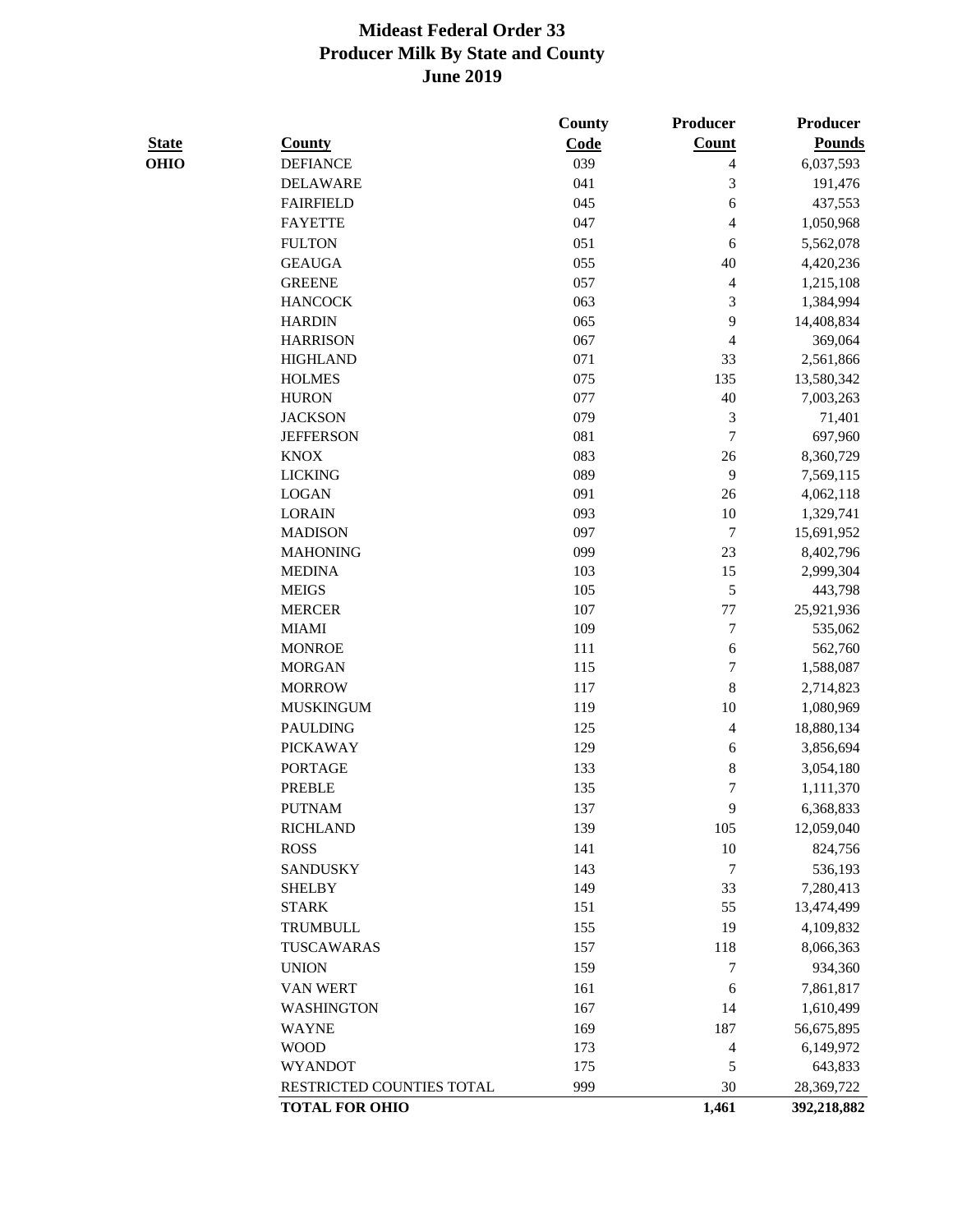|                     |                               | <b>County</b> | <b>Producer</b>  | <b>Producer</b> |
|---------------------|-------------------------------|---------------|------------------|-----------------|
| <b>State</b>        | <b>County</b>                 | Code          | <b>Count</b>     | <b>Pounds</b>   |
| <b>PENNSYLVANIA</b> | <b>ARMSTRONG</b>              | 005           | 18               | 2,733,918       |
|                     | <b>BEAVER</b>                 | 007           | 19               | 1,020,774       |
|                     | <b>BRADFORD</b>               | 015           | 11               | 1,368,446       |
|                     | <b>BUTLER</b>                 | 019           | 23               | 3,383,290       |
|                     | <b>CAMBRIA</b>                | 021           | $\tau$           | 1,811,363       |
|                     | <b>CENTRE</b>                 | 027           | $\tau$           | 292,345         |
|                     | <b>CLARION</b>                | 031           | 19               | 2,269,844       |
|                     | <b>CLEARFIELD</b>             | 033           | 10               | 843,165         |
|                     | <b>CLINTON</b>                | 035           | 9                | 43,612          |
|                     | <b>COLUMBIA</b>               | 037           | 13               | 512,245         |
|                     | <b>CRAWFORD</b>               | 039           | 97               | 17,433,409      |
|                     | ${\rm ELK}$                   | 047           | $\boldsymbol{8}$ | 532,808         |
|                     | <b>ERIE</b>                   | 049           | 43               | 4,341,337       |
|                     | <b>FAYETTE</b>                | 051           | 20               | 2,093,453       |
|                     | <b>FOREST</b>                 | 053           | 3                | 208,136         |
|                     | <b>INDIANA</b>                | 063           | 40               | 6,659,824       |
|                     | <b>JEFFERSON</b>              | 065           | 22               | 2,218,740       |
|                     | <b>LANCASTER</b>              | 071           | 6                | 215,431         |
|                     | <b>LAWRENCE</b>               | 073           | 29               | 6,192,603       |
|                     | <b>MERCER</b>                 | 085           | 51               | 6,529,277       |
|                     | <b>MONTOUR</b>                | 093           | 3                | 152,548         |
|                     | <b>SOMERSET</b>               | 111           | 85               | 5,197,765       |
|                     | <b>VENANGO</b>                | 121           | 6                | 746,789         |
|                     | <b>WARREN</b>                 | 123           | 27               | 3,644,230       |
|                     | <b>WASHINGTON</b>             | 125           | 19               | 2,292,879       |
|                     | WESTMORELAND                  | 129           | 34               | 4,944,940       |
|                     | RESTRICTED COUNTIES TOTAL     | 999           | 17               | 1,011,059       |
|                     | <b>TOTAL FOR PENNSYLVANIA</b> |               | 646              | 78,694,230      |
|                     |                               | <b>County</b> | <b>Producer</b>  | <b>Producer</b> |
| <b>State</b>        | <b>County</b>                 | Code          | <b>Count</b>     | <b>Pounds</b>   |
| <b>VIRGINIA</b>     | <b>FRANKLIN</b>               | 067           | 14               | 1,782,508       |
|                     | <b>ROCKINHAM</b>              | 165           | $10\,$           | 105,138         |
|                     | <b>HARRISONBURG</b>           | 660           | 7                | 183,126         |
|                     | RESTRICTED COUNTIES TOTAL     | 999           | 12               | 1,984,245       |
|                     | <b>TOTAL FOR VIRGINIA</b>     |               | 43               | 4,055,017       |

|               |                                  | <b>County</b> | <b>Producer</b> | <b>Producer</b> |
|---------------|----------------------------------|---------------|-----------------|-----------------|
| <b>State</b>  | Countv                           | Code          | Count           | <b>Pounds</b>   |
| WEST VIRGINIA | <b>MASON</b>                     | 053           |                 | 193,160         |
|               | <b>OHIO</b>                      | 069           |                 | 151,126         |
|               | <b>PRESTON</b>                   | 077           |                 | 552,057         |
|               | <b>RESTRICTED COUNTIES TOTAL</b> | 999           | 12              | 613,580         |
|               | <b>TOTAL FOR WEST VIRGINIA</b>   |               | 25              | 1,509,923       |